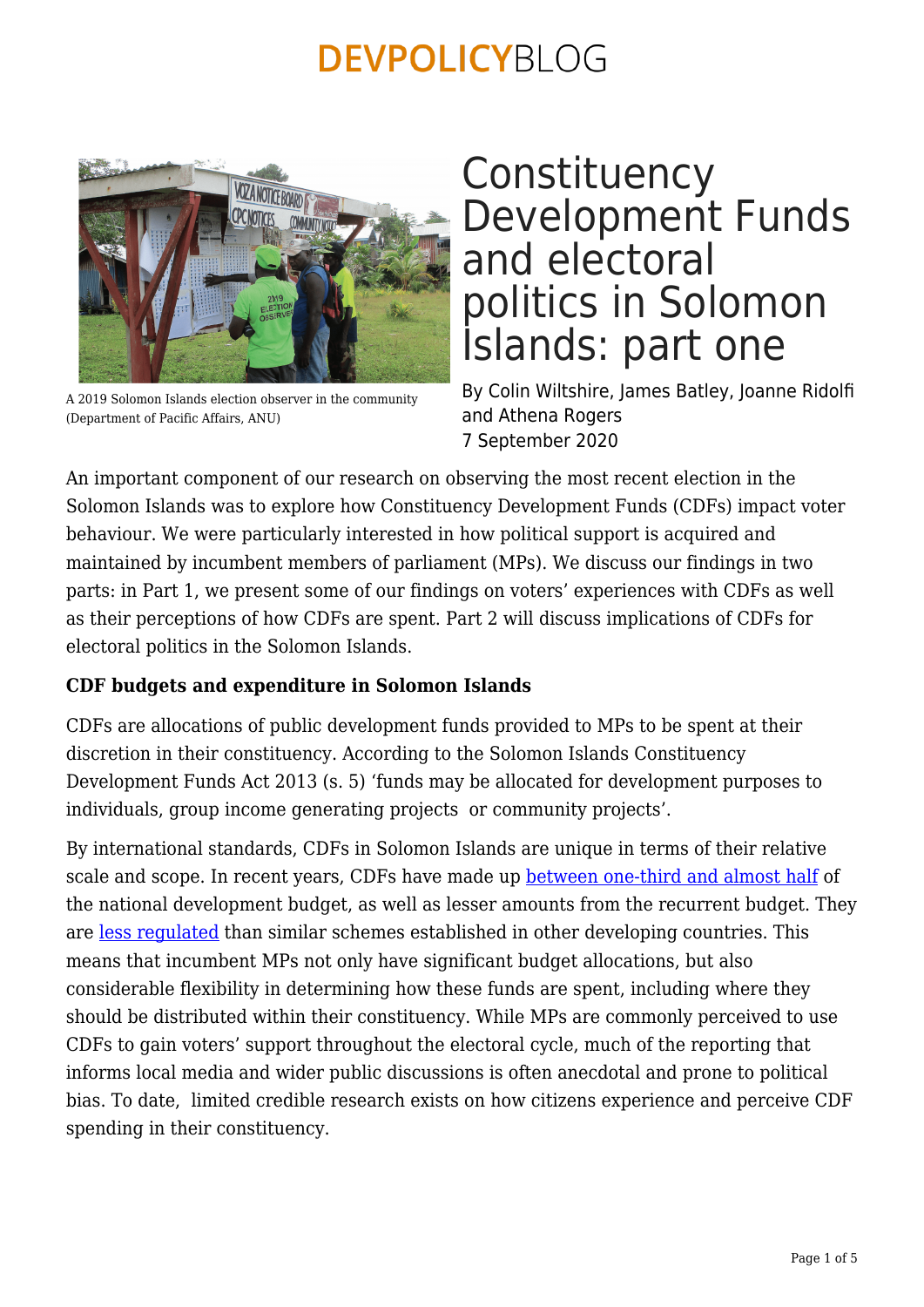#### **CDF benefits distributed to communities**

Our election observation exercise asked voters in the Solomon Islands whether they had received CDF benefits since the last election. Survey questions attempted to make a distinction between CDF spending that provided personal or household-level benefits distinct from those that assisted the wider community. Close to half of the respondents surveyed said that they themselves or their family had received direct CDF assistance from their MP (Figure 1). Examples of household assistance included items such as solar panels, roofing iron and school fees. A slightly larger number of respondents said that their community had received benefits, such as building supplies and materials for improving local service delivery. Citizens who said their community had received CDF benefits commonly spoke of support received for 'aid posts [health clinics]', 'schools', 'water supply' and 'church buildings'.





Some respondents even mentioned multiple CDF benefits for their community, such as a 'water tank, iron roofing to assist our school and assist[ance] to build the community rest house'. Others provided details on CDF benefits received to their dollar value, such as one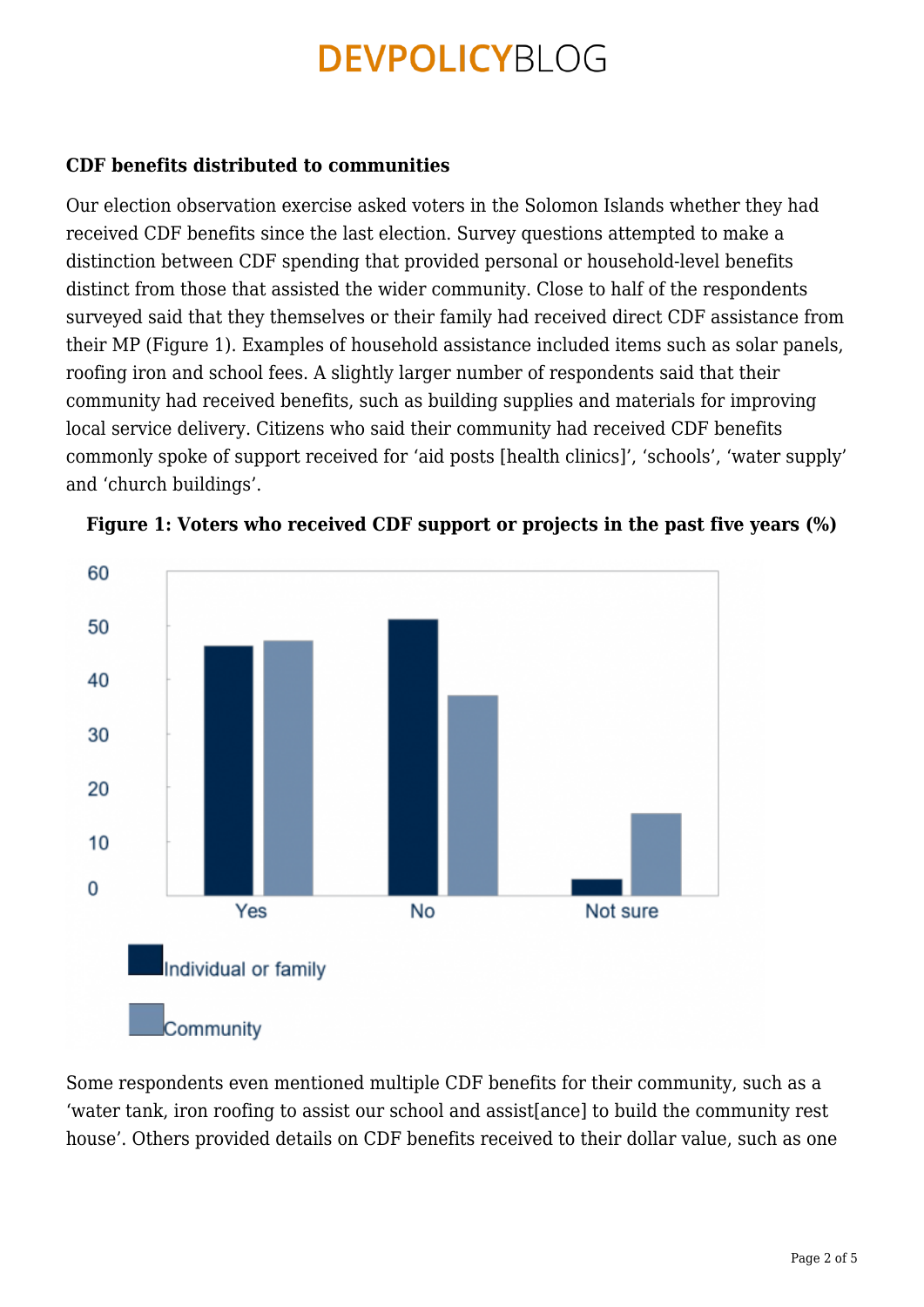respondent who said 'SB\$100,000 [about AU\$18,500] for road maintenance'. These responses suggest that many voters across the constituencies we sampled were aware of CDFs contributing to local service delivery initiatives and community development projects as well as to individual households.

Respondents who said they had not received direct CDF benefits were asked why this might be the case. The most frequent explanation given was that the MP only helped their political supporters. These responses revealed that some citizens had internalised such practices to the point of accepting them as legitimate. For example, one respondent told us that they did not vote for the winning candidate and 'as a result we are not eligible to receive a share from the CDF fund'. In a similar vein, another respondent said 'I am new to vote, therefore I am not eligible to receive projects or support from [the] MP'.

Another reason commonly cited for not receiving CDF benefits was perceived bias and 'politicking' among leaders, development committees and administrators at the local level, rather than decisions taken by the MP. A typical response given was that the 'village agent change[d] his initial list of beneficiaries to a new list of his like[ing]'. Another said the 'MP gave us support but the village leaders divert[ed] it by giving it to their very close relatives'. Several respondents used the term 'middleman', to describe prominent community members who are able to control the distribution of CDFs at the village or local level. For instance, one respondent said the 'MP's middlemen tampered with the list of recipients of project materials'.

### **Perceptions of CDF allocations**

Citizen surveys also asked voters for their perceptions on the fairness of CDF expenditure across their constituency. Unsurprisingly, given the qualitative results cited above, a large majority of voters surveyed (almost 73 per cent) thought that CDFs were not fairly distributed. Notwithstanding the range of concerns reported from our survey research, most citizens still appear to support CDFs as a form of public spending. Figure 2 shows that 36 per cent of respondents believed the current level of CDFs is the right amount, while 30 per cent believed it is not enough, with only 17 per cent saying that funds should decrease. This means that two-thirds of citizens surveyed believe CDF allocations to MPs should remain as they are or be increased even further.

#### **Figure 2: Voter attitudes on the size of the CDF budget for MPs**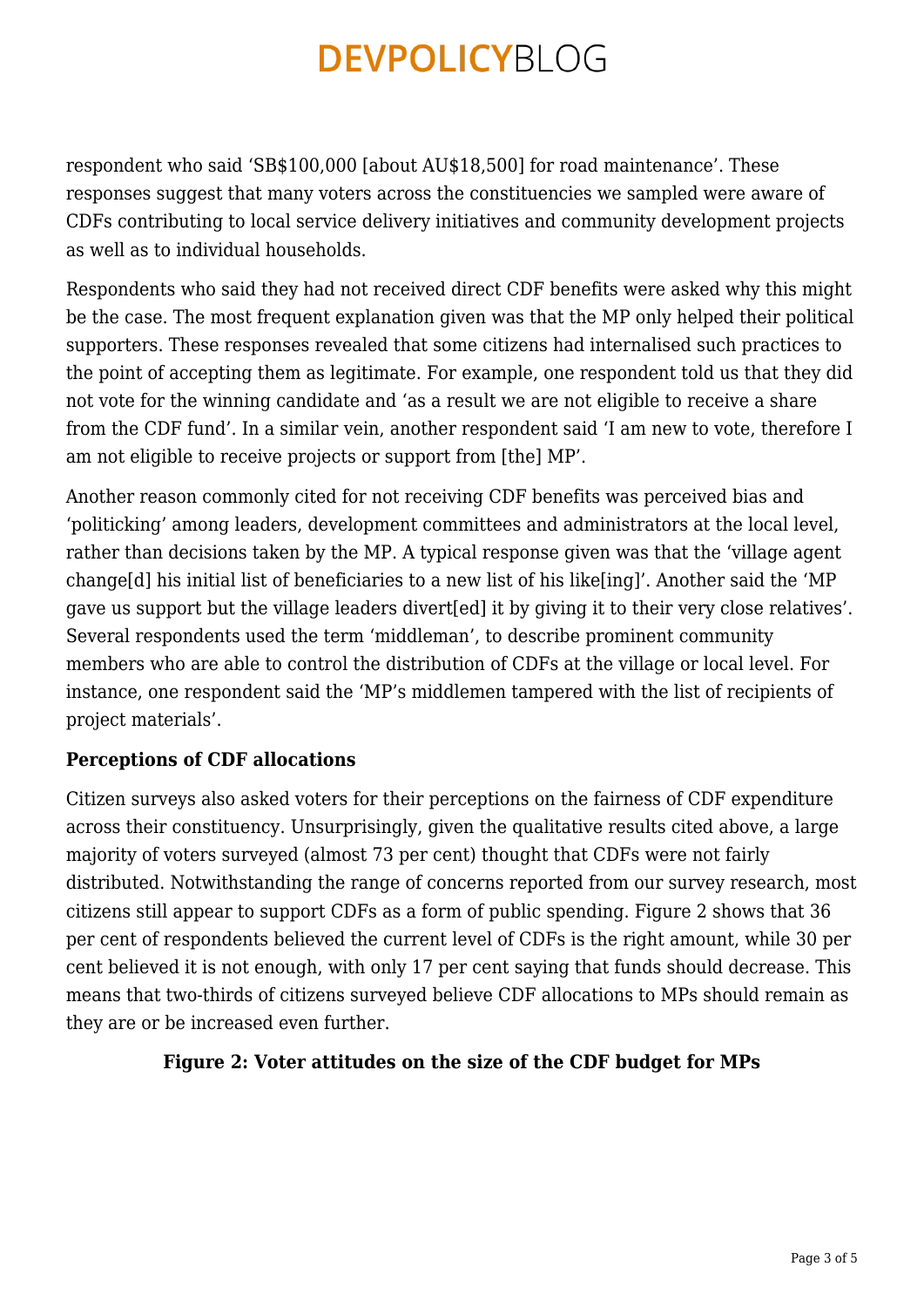

Overall, survey findings suggest that citizens are both frustrated about, and/or resigned to, a level of political bias in the way CDFs are distributed. At the same time, citizens by-andlarge support a form of public spending that directly benefit them and their communities. Part 2 of this post will analyse some of the political implications of CDFs for incumbency trends in Solomon Islands.

*The ANU Department of Pacific Affairs (DPA) ran a large-scale election observation exercise in Solomon Islands prior to, during and following national elections held on 3 April 2019. Observations were conducted in 15 of Solomon Islands' 50 constituencies by 90 observers, 77 of whom were Solomon Islanders. The research comprised of direct election observations and approximately 5000 citizen surveys. This blog was first published as [DPA In Brief](http://dpa.bellschool.anu.edu.au/experts-publications/publications/7596/ib-202018-constituency-development-funds-and-electoral) [2020/18](http://dpa.bellschool.anu.edu.au/experts-publications/publications/7596/ib-202018-constituency-development-funds-and-electoral) and is the first in a [series](https://devpolicy.org/tag/2019-solomon-islands-national-general-election-observation-report/) highlighting key findings that draw on data canvassed in the [2019 Solomon Islands National General Elections Observation Report.](http://dpa.bellschool.anu.edu.au/sites/default/files/uploads/2020-01/anu-election-report-2019_final_print_version.pdf) You can find the second blog [here](https://devpolicy.org/constituency-development-funds-and-electoral-politics-in-solomon-islands-part-two-20200910/).*

### **About the author/s**